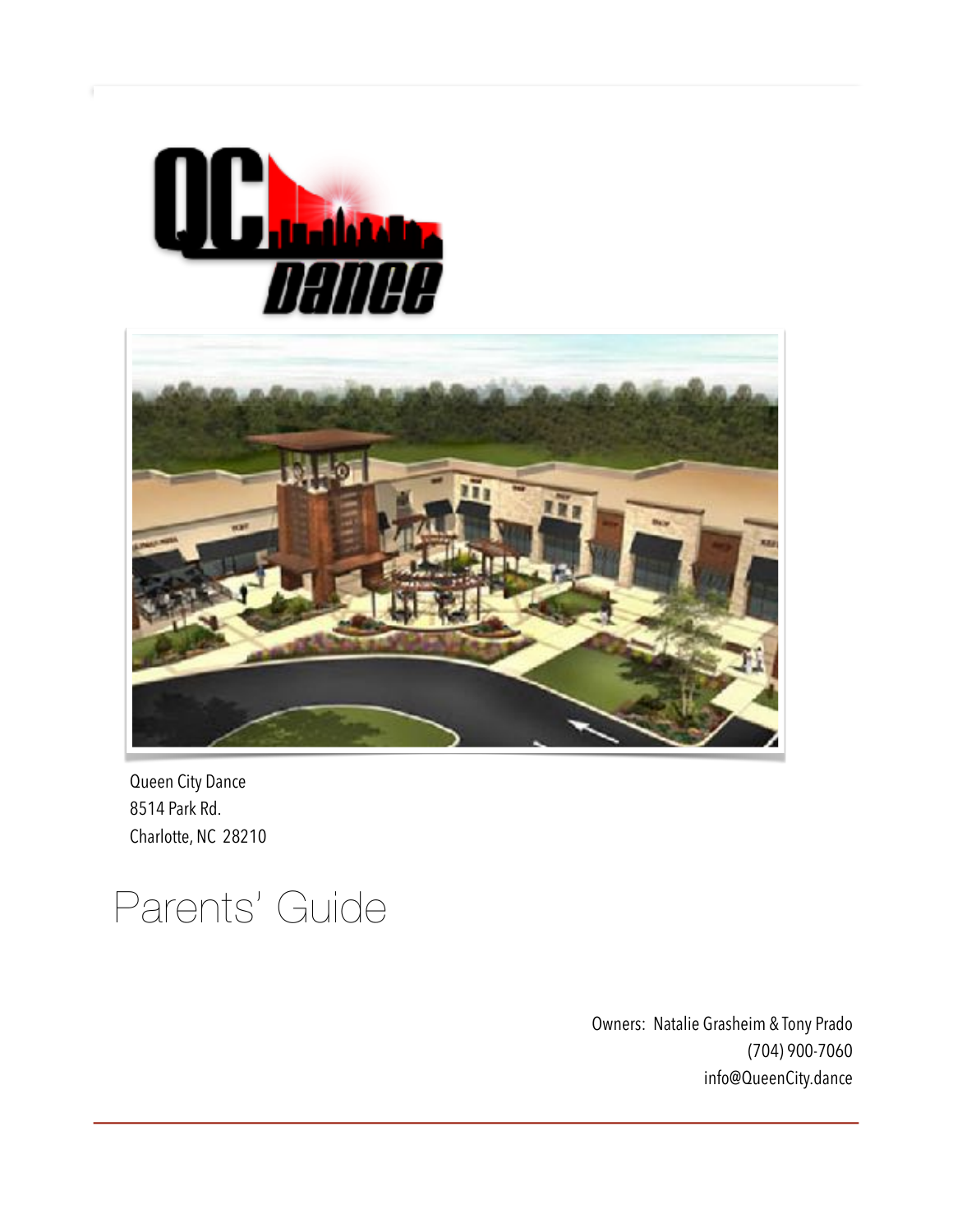# **WELCOME!**

### **From Your Studio Owners**

Dear Parents, Dancers, and Friends,

We are delighted that you have decided to share your family's dance journey with us. As promised, QC Dance has established itself as Charlotte's premier center for your dance education. Our 25-year journey has led us to create a new type of dance studio where you and your family can feel uplifted, enlightened, and empowered through learning the beauty of human movement in a comfortable environment that encourages intellectual and spiritual growth. As your management team, we bring years of experience in business and dance together to serve our community. Our personal promise is to make QC Dance an environment where families feel safe and where dancers can grow to become their best selves. It is our pledge from the beginning that the most important person in this dance studio is you! We value your communication, and we believe that you are the best person to manage your growth and your family. We are here as a guiding resource on your dance path. We invite you to step into our office or call with any questions or feedback you might have. Please use this handbook as a reference to make yourself and your family aware of studio policies and procedures as well as to stay informed of the most up-to-date rules and information.

We are with you on the dance floor and on your journey. We will see you under the lights!

With Love and Dance,

Tony & Natalie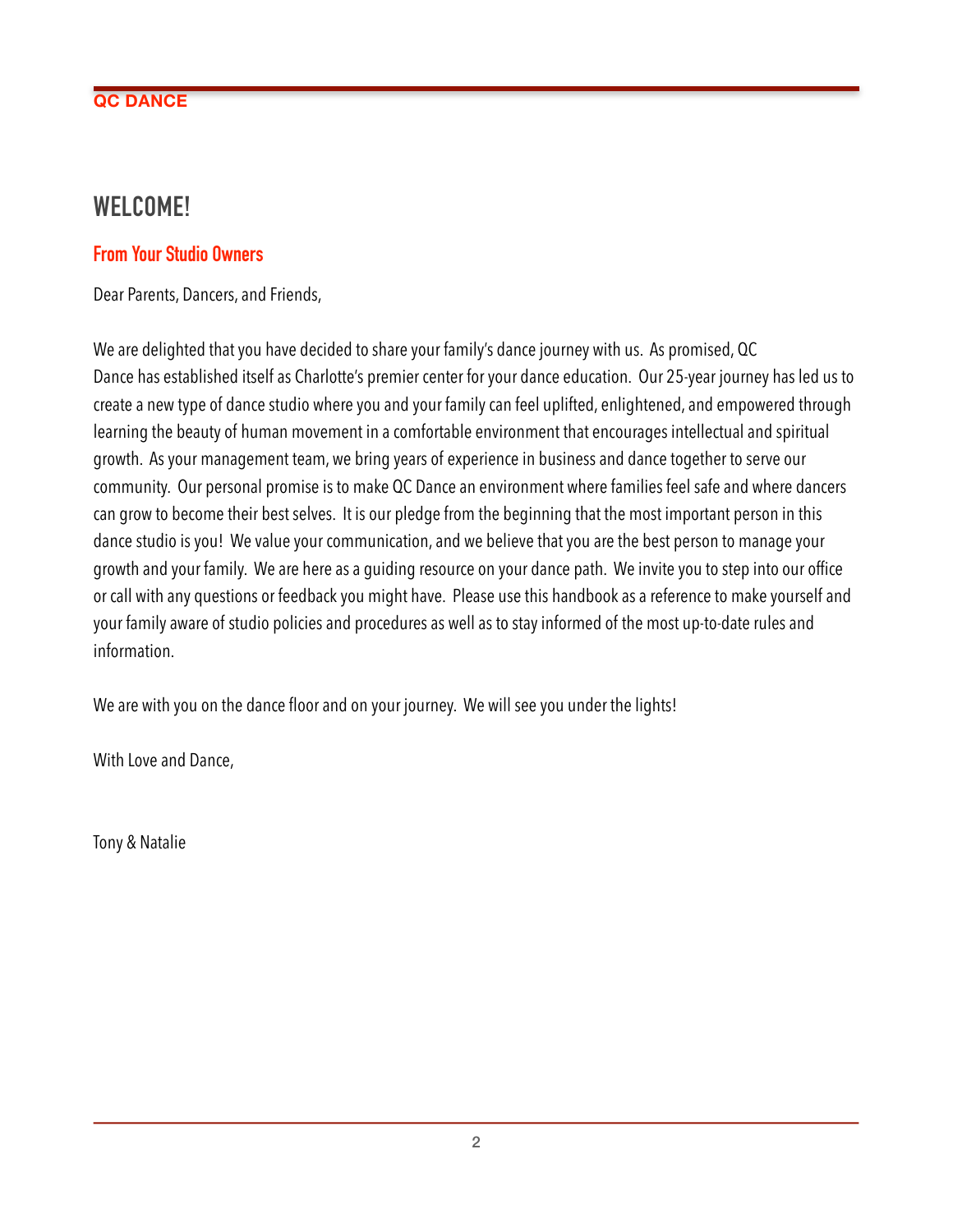# THE **MISSION**

 At QC Dance, our mission is to provide the highest quality dance instruction in one all-inclusive dance learning center, and to cultivate appreciation for the art of dance in a safe, high-energy studio environment.

# THE **BRAND** BRAND

Our name is our brand. QC Dance represents not only dance as an art form, but the city of Charlotte as a state and global citizen. Our instructors, and our dancers stand behind our name with the highest standards of integrity, instruction, and discipline. We wear the QC Dance logo as a symbol of what it means to be a dancer in the city of Charlotte, and we train our dancers and staff to be ambassadors to the world for our community and our art form.

# **OUR METHOD**

# **Youth, Young Adult, and Adult Dance**

At QC Dance, our Digital-age business concept represents social media, dance, and marketing all wrapped into one well-constructed experience. For young dancers, QC Dance offers a fun, safe environment that is uplifting and always a positive influence. Our focus is on team building and strengthening self-confidence in an enjoyable and fun community. Our goal is to make younger dancers feel encouraged and motivated from the dance experience. Our staff is determined to build an environment focused on unity and good health welcoming all styles of dance and all ages. Through our program, Charlotte's youth can learn important life skills of memory building, space and body awareness while creating lifelong friendships through a global dance network.

QC Dance has a well-trained staff of dancers in all genres including hip-hop, tap, jazz, ballet, contemporary, lyrical and ballroom dancers to provide dance training at a level in perfect step with the Internet Generation. Classes will range in age from Pre-K to adult. We focus on the latest hip-hop, pop & lock, break, animation, and modern techniques with class sequences ending in a produced video. Each music video will be produced by our in-house director/producer then uploaded to QC Dance's various social media outlets. Students will leave the dance experience feeling like stars AND having on-camera experience in a video that is portable and shareable.

The QC Dance curriculum is tailored to match the fitness/common core needs of parents that are home-schooling. The educational Physical Fitness core includes instruction in Tap, Jazz, and Ballet in age-specific contexts to provide the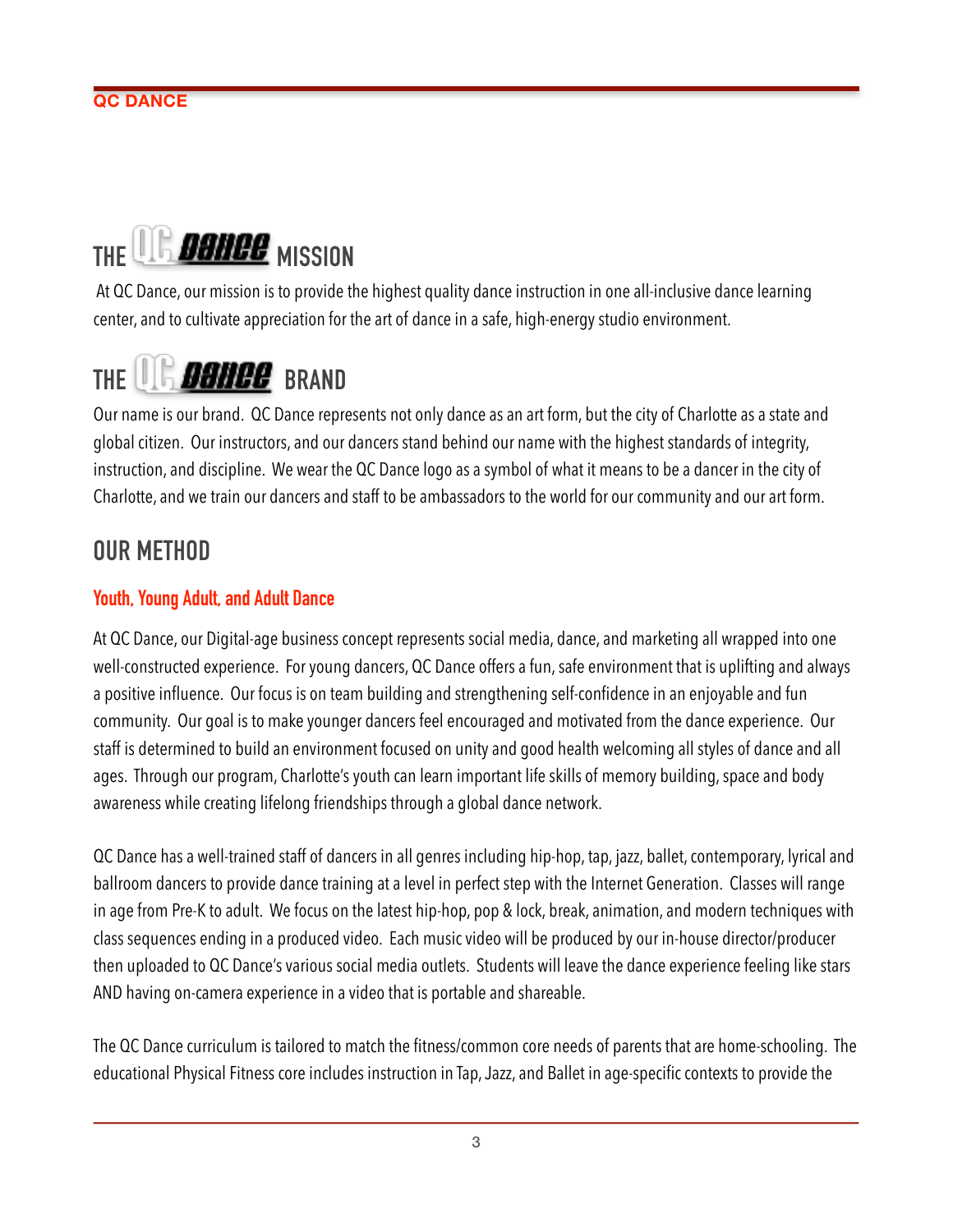younger dancers with a completely balanced dance experience. The planned schedule is convenient to mothers of younger pre-K dancers while also providing an after-school schedule that ensures classes fit the needs of busy parents whose children are in the CMS and private school systems.

Included in this array of learning options is the option for dancers audition for the QC Dance Team. This experience will allow advanced dancers to enjoy the thrill of competition in both national and regional settings. QC Dance will bring the most noted professional choreographers and dancers from Los Angeles and New York City as guest instructors to guarantee we have the best training opportunities in Charlotte. The QC Dance Team will perform at competitive events and dance conventions across the U.S striving creating the quality and excellence will hallmark the QC Dance Brand for years to come.

# **Ballroom Dance**

QC Dance is affiliated with The DanceVision International Dancers' Association (DIVDA) and partnered with the National Dance Council of America. Our course material reflects the very highest national and international standards of dance. Our instructors are led by the only DVIDA Certified Master Examiner in the Carolinas. Instructors at QC Dance continually strive to improve our own level of knowledge to be able to share our love of dance with students of all ages. Course work is focused on individual dance disciplines with a graduated learning approach. Our curriculum begins with the fundamentals of movement and proceeds through industry standard levels for DanceSport instruction from *Bronze* (beginning) to *Silver* (advanced) to *Gold* (performance) and *Gold Star* (pre-professional.) Students benefit from personalized attention in both American and International styles of dance providing highest level of training available anywhere in the Carolinas. The inclusion of ballroom training for younger dancers serves to make QC Dance the best alternative to parents of young dancers as we offer a dance discipline that can not be found in any other comprehensive dance package.

# **Yoga & Fitness**

QC Dance is more than a location. It is a destination… an oasis for those seeking to find their center. With a Certified Yoga Master as Course Director, the yoga staff at QC Dance will provide a wide range of yoga classes with top level training, and professional assistance that ranges from progressive class design to deep and personal one-on-one guidance. With a state-of-the-art video sound system, the yoga experience will be enhanced for all class members. We ask that students in fitness oriented classes bring their own water and yoga essentials to class. It is strongly recommended to see a physician prior to engaging in any fitness activity.

4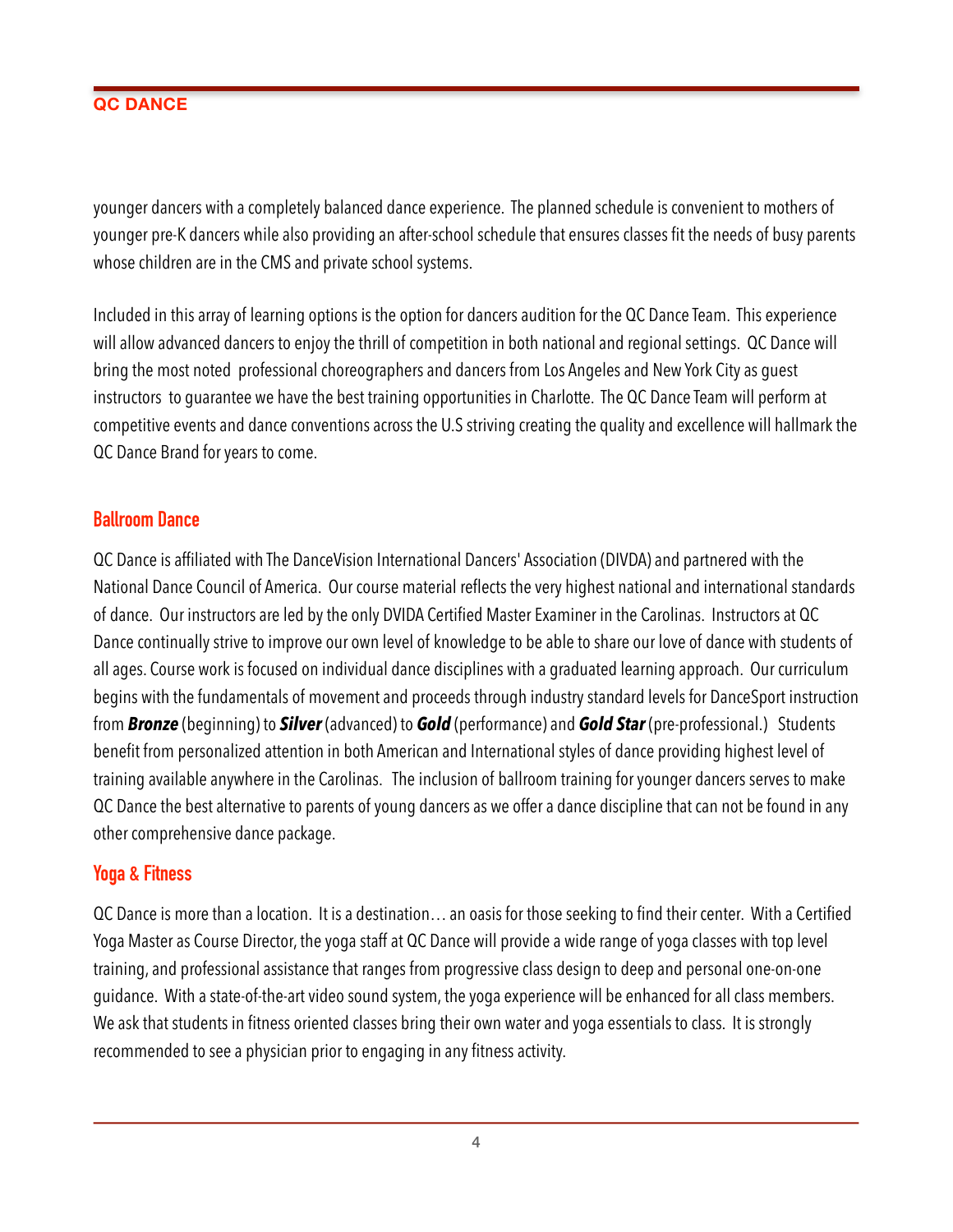# **COVID-19**

# **Studio Plans & Policies**

The Corona Virus Crisis of 2020 has created several unexpected necessities for our art form. As we step back onto the dance floor we remain optimistic about creating a safe and healthful environment for our local and dance community. Throughout the COVID-19 pandemic, our team has carefully monitored operational guidelines established by the Centers for Disease Control and the North Carolina Department of Health and Human Services. We want families to remain assured that QC Dance is committed to operating safely to provide the highest quality dance education possible. As business owners and community leaders, we pledge to make responsible and well-considered decisions regarding the health of our students and their families.

We are already developing digital class solutions in the event that future health concerns create a need for greater social distancing. Presently, we feel very confident that our plans for on-the-floor dance instruction will create a successful launch for the 2021-22 dance season. For more information on our Corona Virus Planning measures, please follow the link below.

# **At a Glance**

- Instructors and staff will self-assess at home for and COVID-like symptoms, consider if they have been exposed to illness, and consider if they have traveled within the past 14 days
- Staff members and students will be temperature screened upon arrival at QC Dance.
- Parents will continue to monitor dancers at home and advise QC Dance if any symptoms are noted or if a dancer has been exposed to illness and/or extended travel over the past 14 days.
- Masks will be required for all dancers and staff outside of class participation.
- Students exposed to or having contracted any Corona-related illness must be fever and symptom free for a period of 72 hours prior to returning to class.
- Any student experiencing COVID-like symptoms is asked to remain at home and/or attend class virtually if offered.
- Any student or staff member receiving a positive diagnosis of COVID-19 will be required to remain out of class for 14 days after being symptom-free; parents of such students are required to notify the QC Dance main office.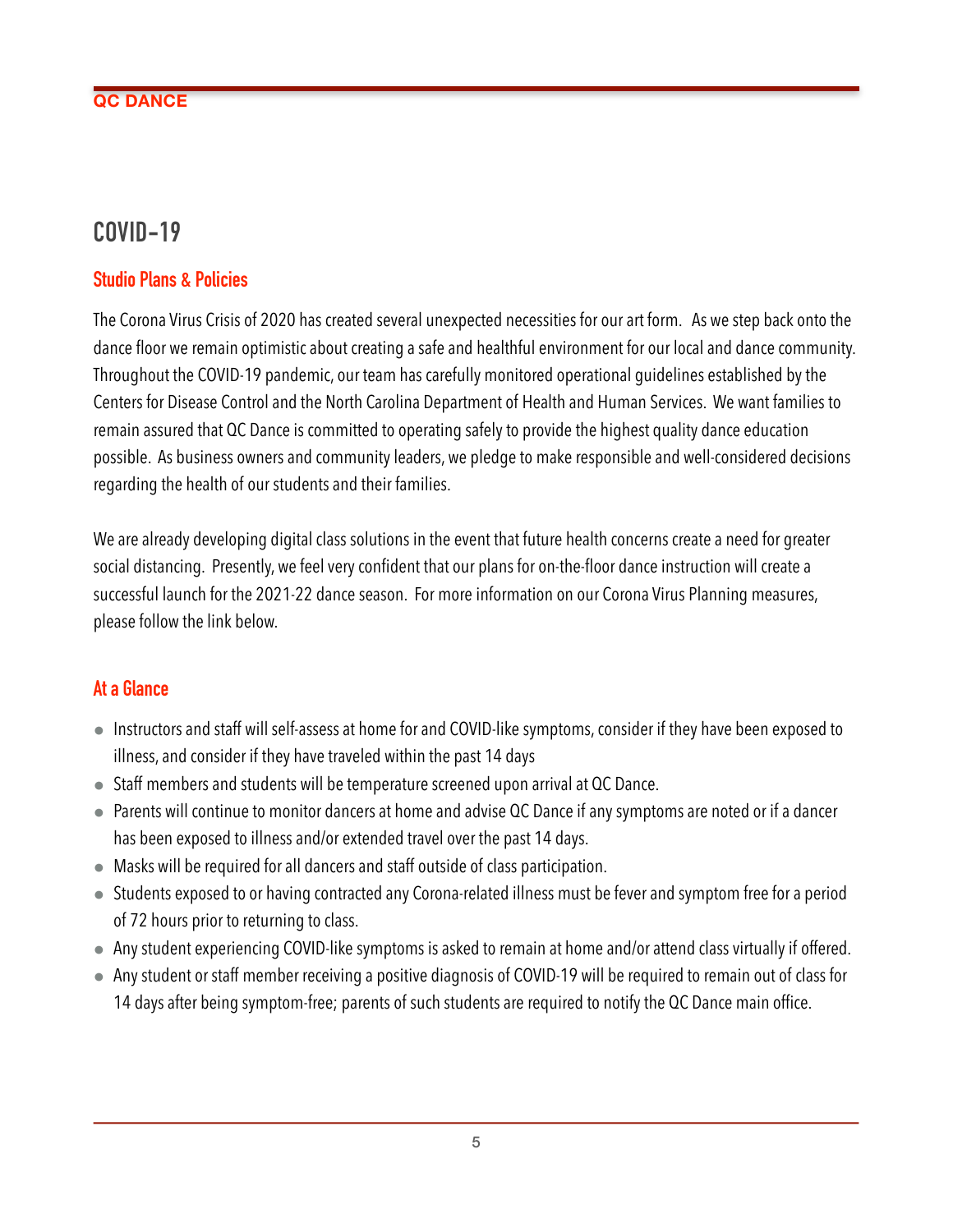# **CLASS INFORMATION**

# **Description**

QC Dance is a group of professional dancers and teachers wishing to create a central home for all those involved in dancing. The synergy of our instructional team creates a new fusion of all styles of dance. Ballroom dance meets Tap, Jazz, Ballet, Hip-hop and Contemporary to create an all-inclusive center of knowledge. Students learn classical style along with the latest night-club moves giving them skills to perform on stage, on screen, or on the street. With this new beginning, QC Dance has become the premier place for budding dancers of all types. QC Dance offers a variety of extra-curricular dance classes for children, young people and adults. Whether for fun and fitness or to develop technique and skills, we provide a full timetable of classes offering something for everyone. All classes begin with a necessary warm up that includes cardio, stretching, and strength building.

# **Adult Classes**

As one of the most popular dance centers in Charlotte, we are sure that taking part in our classes will allow you to explore the world of dance and feel the magic of movement in our beautiful studio environment. Our teachers and management team provide you the highest quality of instruction and choreography Charlotte has to offer! The various styles we share with our students give them the widest possible variety of knowledge.

#### **Ballet**

Ballet is the foundational dance form upon which all other styles of dance are based. QC Dance uses a fusion of the most progressive methods to teach proper classic ballet technique. Our focus is to create understanding of the human form as it relates to classical ballet. The goal of this method is to instill important characteristics for the performance of ballet into students so that they do not need to rely on imitations of teachers.

#### **Contemporary**

In our Contemporary/Lyrical classes, dancers learn how to truly carry the story of each dance through their own individual movements. Through these classes, younger dancers learn to find the boundaries of the rules so they can explore their own style while developing body strength and confidence in expression.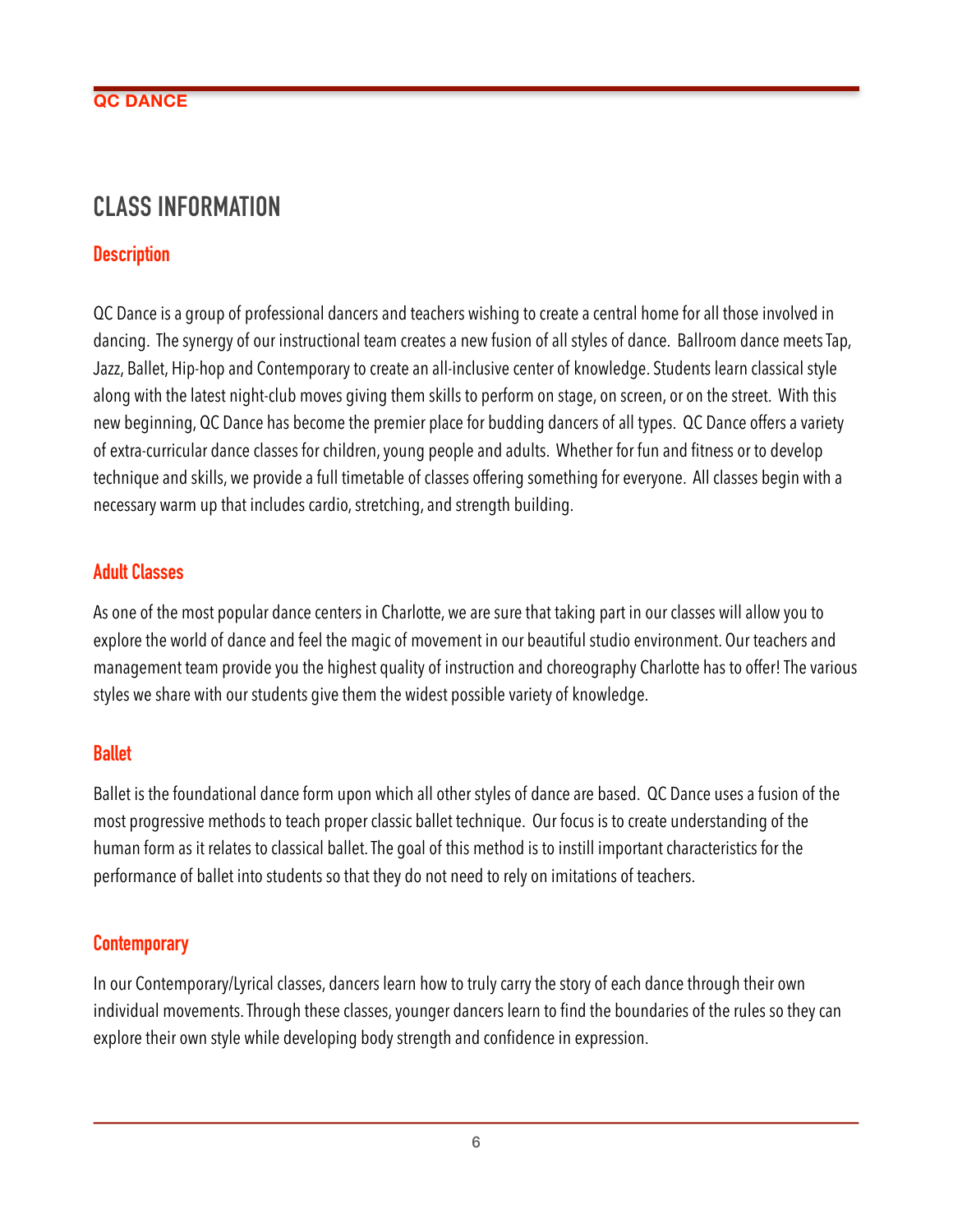#### **Hip Hop**

Hip Hop can be learned at any age and is our most popular form! This is the class to learn the great moves seen in popular music videos. QC Dancers learn to Pop & Lock, Krump, Animate and more with guidance and affirmative feedback. These classes develop into our own videos that are then posted on social media... So QC Dancers truly become stars!

#### **Jazz**

The more free form of Jazz Dancing allows young and mature dancers to mover freely to the music and explore their own personal sense of expression. Classes focus on developing young dancers' strength and allowing them to develop new and more modern techniques to supplement their core knowledge giving them what it takes to really stand out when on stage.

#### **Musical Theatre/Acting**

Part dance and part stage presence, our Theatrical Dance and Performance classes are all about confidence and selfassurance. Dancers learn how to communicate through their hands and facial expressions while our on-site voice coach assists with voice projection and presentation. This is the class where tomorrow's leaders are made.

#### **Tumbling**

Our Tumbling classes give dancers the beginnings of acrobatic training. The class is designed to bring students in closer touch with the elements of strength, and balance as they learn spacial awareness. Students begin learning acrobatic moves on our in-house system of safety mats and grow naturally toward being able to perform them on the actual ballroom floor. It should be noted that this is a class free from expectations, so each individual may learn at a pace that is comfortable. Performance is optional in this class.

#### **Class Placement**

Classes are set according to a student's age as the beginning of the academic school year. For the 2021-22 Season, that date is September 7th, 2021. Our staff of professionals is constantly watchful over students' progress. If at any time during a class, our instructors feel that it is necessary to place a student in an alternate class, parents will be notified. It should be noted that students may remain in the same level of dance for multiple years as many levels of dance take longer to master than one year. When students stay in a class over a period of multiple seasons, they are

7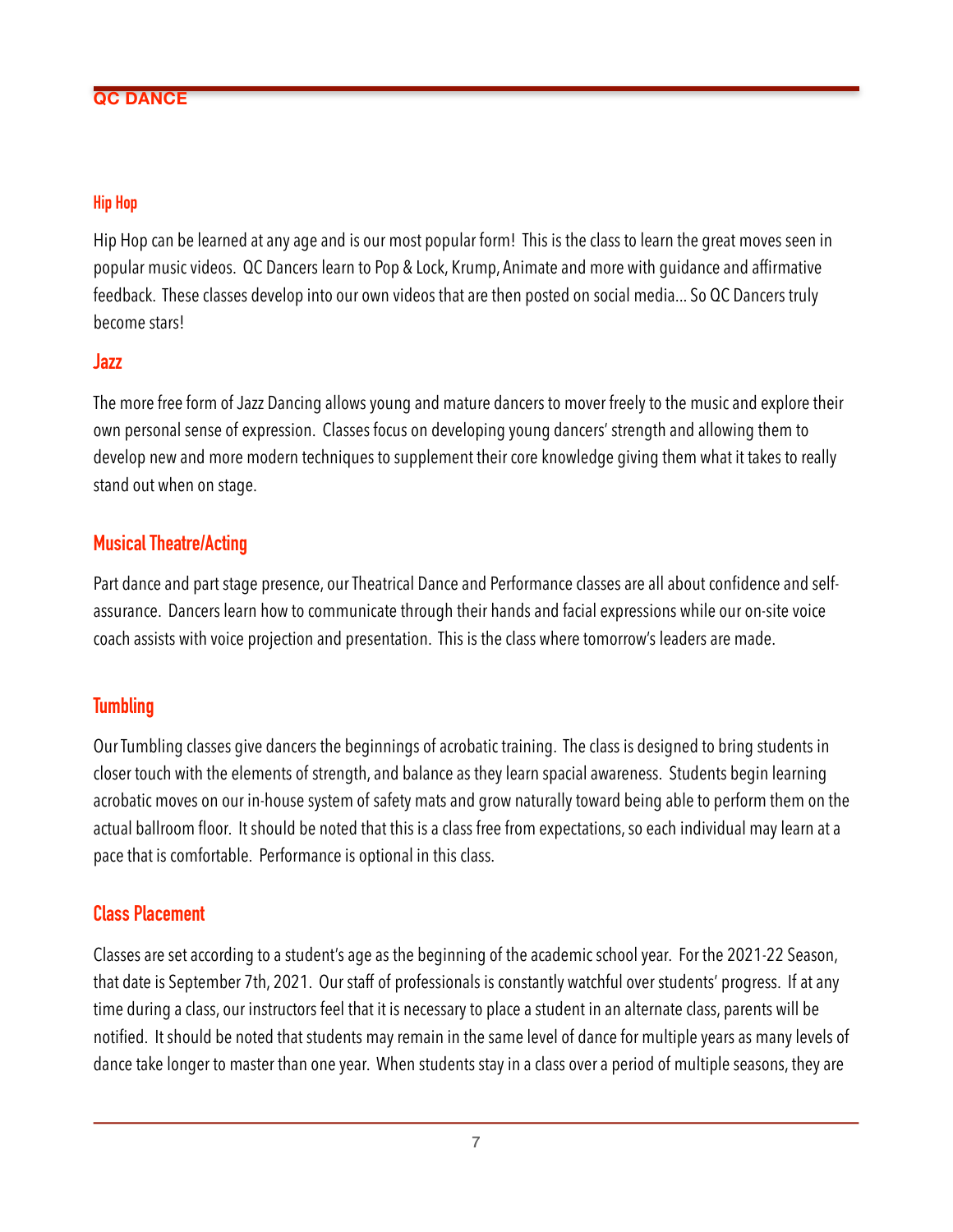always provided new dance elements and varied challenges in order to keep their dance skills fresh. We invite parents and guardians to be very interactive with us in order to ensure the very best dance atmosphere. Feel free to discuss your child's dance experience with us at any time.

# **CLASS CONDUCT**

# **Discipline / Overview**

In order to ensure an enlightened Dance environment, there are certain codes of conduct expected of younger dancers. Dancers are expected to behave with the respect and self-discipline that reflects their age and their environment. Should a dancer's conduct become disruptive to the class, that individual will be corrected verbally. If a behavioral problem continues after two verbal redirections from the instructor, QC Dance will proceed with one of the following:

- Dancers 7 years of age and under will be removed from the classroom and given a time out to refocus. This will be appropriately communicated to parents at the end of class to assist with refocusing efforts.
- Dancers 8 years of age and over will be asked to leave the classroom and call a parent to be picked up. It should be noted that this will still be counted as full class attendance, and parents will again be invited to discuss redirection of the child's energies.

#### **Behavior**

**As an all inclusive dance learning center, the Main Ballroom at QC Dance is to be treated as an ACTIVE theater at all times. Students moving from the back studio to the front are expected to maintain full theatre discipline. In strictest terms, this means that running, talking, and horseplay of any kind are not allowed in the Main Ballroom while classes are in session. While moving from the Classroom to the front of the building for pick-up, students may walk without talking along the near wall by the office so as not to disturb Ballroom classes in progress. Students found to be disruptive to other dance lessons will have their behavior reported to parents for appropriate correction.**

#### **Missed Attendance**

A missed classes may be made up within four weeks by attending a similar class. Parents must contact the office to arrange all make-up classes. Please try your best to bring your child to class, so they do not fall behind. This is a team/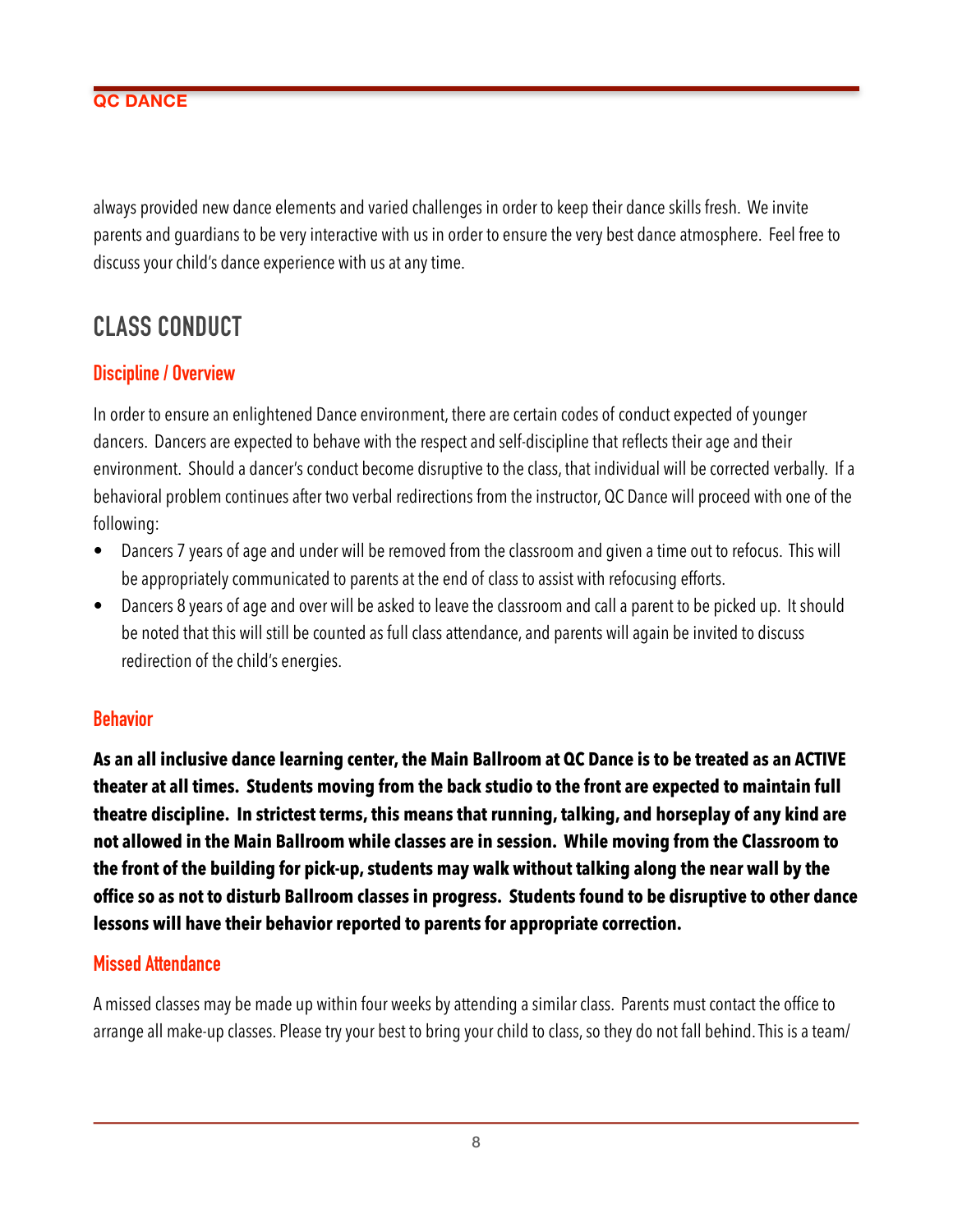group class! Make-up sessions or single sessions help respect and keep class moving forward for the other kids in class. **No tuition adjustment is made for missed classes regardless of reason.** 

### **Arrival & Departure**

Students should arrive **10 minutes** prior to class and must check in at the front desk. A staff member will meet dancers in the foyer and escort them to the classroom. Students should be picked up from the foyer no more than 10 minutes after class ends unless prior arrangements have been made with the office.

Parents are asked to be specifically punctual and have their students arrive on time. Late arrivals are disruptive to both classrooms. Such occurrences hinder the flow of dance class and distract other classes and students. **Excessive tardies will not be allowed.**

#### **Discontinued Classes**

Students who drop classes after the commencement of the academic year must submit a drop form to the QC Dance office. Drop forms are downloadable from the *Quick Links* section at [www.QueenCity.dance.](http://www.QueenCity.dance) Drops may not be taken via telephone, or SMS Text. Drop forms may be scanned and e-mailed to the QC Dance Office. Any drop form must be submitted a minimum of two weeks before the class to be dropped.

All Tuition is computed on the date of the written notice, not the last class attended by the student. All family Tuition fees must be current in order for a student to drop a class. Dancers who enroll in a class and then decide to drop will receive a credit for unused tuition which may be used for future classes at QC Dance. Credits are student-specific and non-transferable.

#### **Complimentary First Class**

After the commencement of any season, prospective students are invited to attend a complimentary first class. After enrollment, tuition will be pro-rated based on the remainder of classes in the month.

#### **Spectators**

Until such time as Social Distancing requirements are lifted, no spectators will be allowed during youth class times at QC Dance. Upon relaxing of Social distancing requirements, arrangements will be made for Parents' Observation Days. This will be a time during which parents can openly observe and discuss their child's progress. It should be understood that parents present a particularly strong distraction for young dancers. As such, we ask parents to understand that a distracted child does not always present a true reflections of his or her in-class achievements. We ask parents to keep this in mind during Observation Days and merely use the time to enjoy their child's love of dance.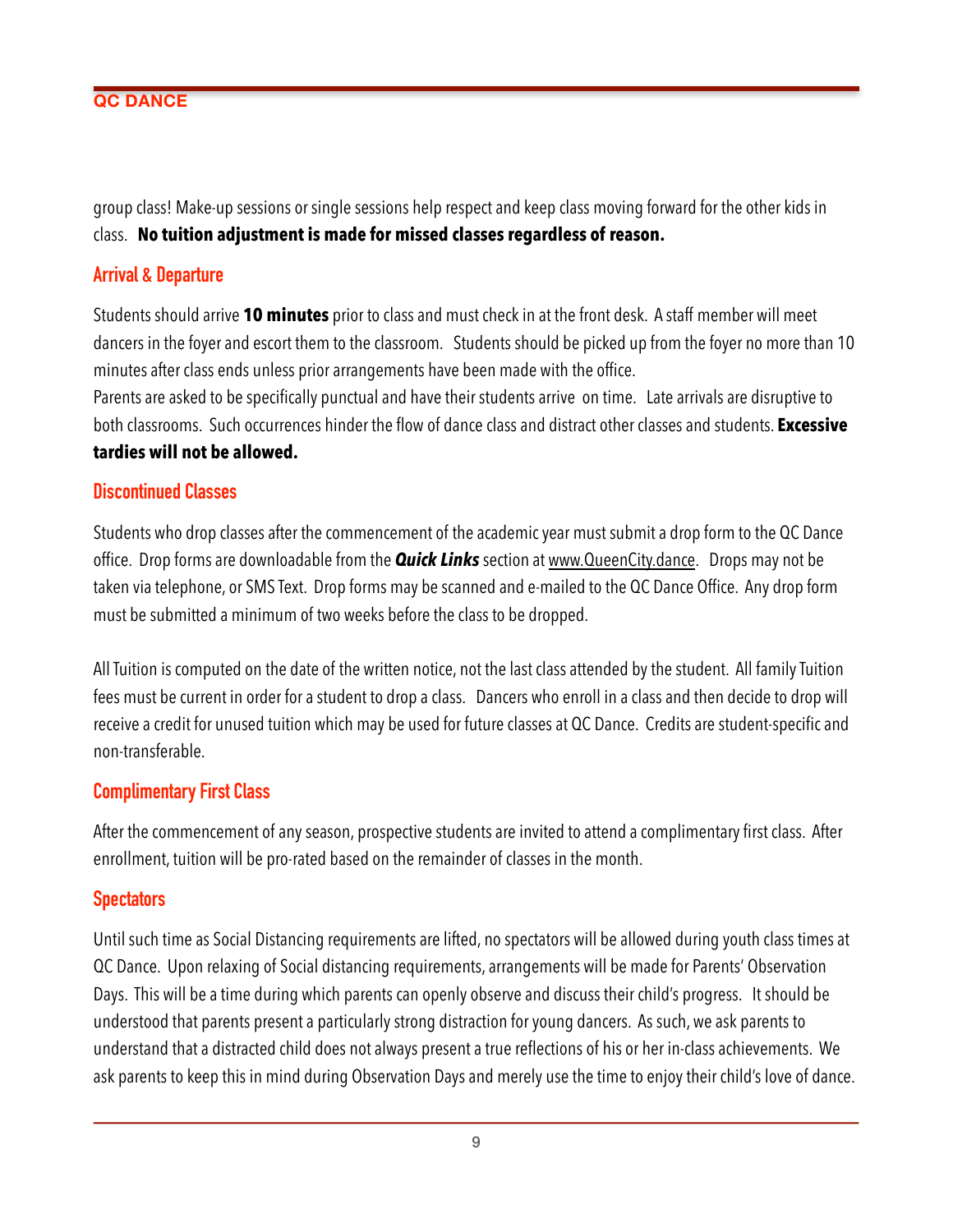# **CLASS ATTIRE**

# **Overview**

QC Dance maintains a powerful and strict code of honor and dress. Proper dance attire is mandatory for each class. **Hair is to be pulled back and away from the face for all classes**. For all ballet classes, dancers should have hair affixed in a secure bun for their time in the studio. Class appropriate shoes are mandatory, and dance should positively **MAY NOT** be worn outside the studio.

**Parents are asked to label all shoes and dance accessories clearly with their child's first and last name to ensure articles are identifiable for each dancer.** QC Dance does its very best to ensure a safe and secure dance environment, however we cannot assume responsibility for any articles that are misplaced or missing from among any student's personal belongings. We have a lost and found box located in the back studio hallway. May buy shoes from LEBO'S in Pineville.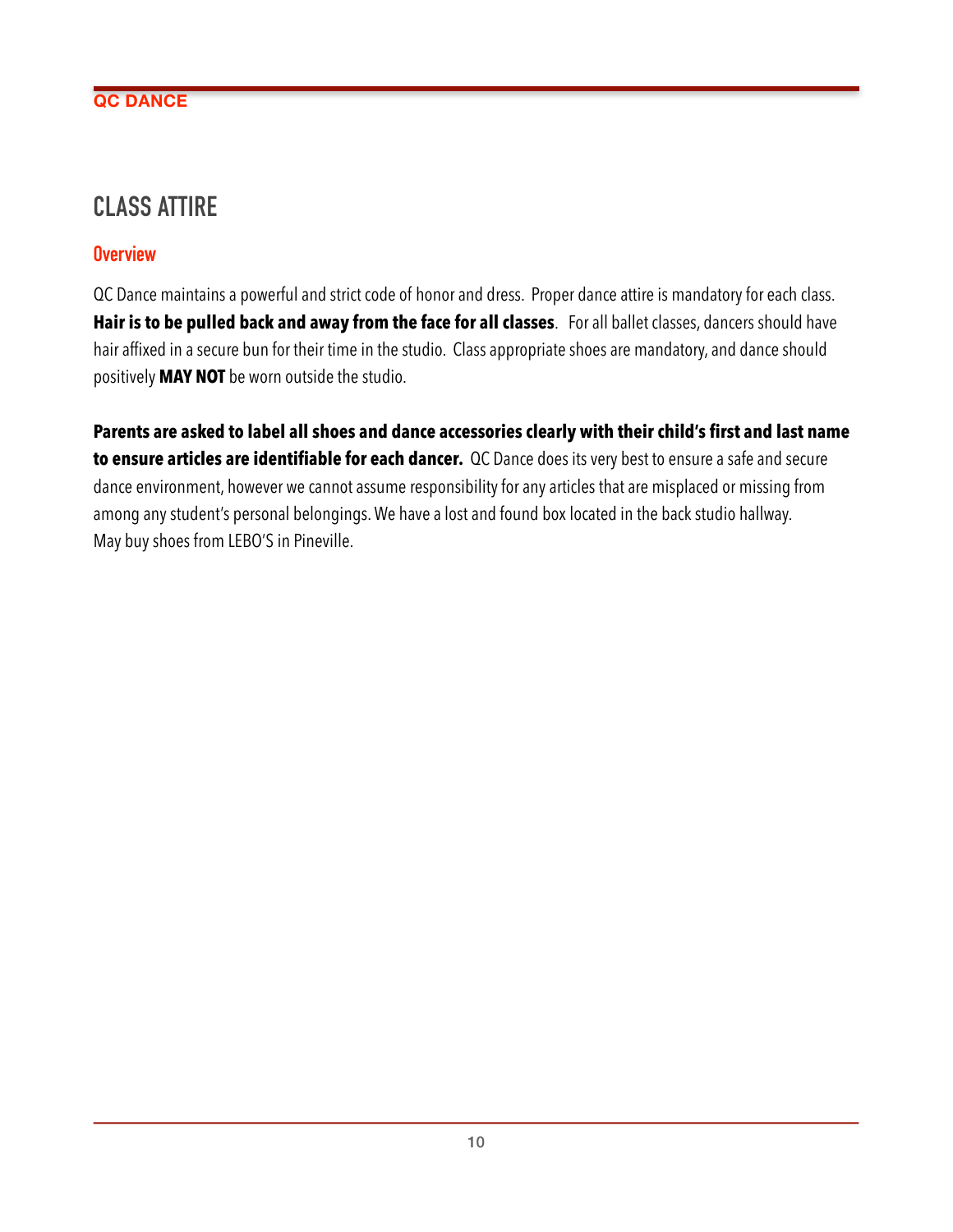#### **Shoe & Attire Requirements**

#### **BALLET 3yr-6yr**

**Leotard:** Black, Pink, or White **Tights:** Ballet Pink **Shoes:** SoDanca Bella Soft (Ballet Pink) **Skirt: Optional** 

# **COMBINATION TAP/BALLET 3yr-6yr**

**Leotard:** Black, Pink, or White **Tights:** Ballet Pink **Ballet Shoes:** SoDanca Bella Soft (Ballet Pink) **Tap Shoes:** 625C (Carmel Tap Shoe) **Skirt:** Optional

#### **BALLET 7yr-10yr**

**Leotard:** Black **Tights:** Ballet Pink **Shoes:** Bloch Dansoft (Pink) Ballet Shoe (SO258G-C) **Skirt: Optional** 

#### **TAP / HIP HOP 3yr-6yr**

**Leotard/Dance top:** Any Color **Leggings:** Black **Shoes:** Canvas low-top Sneaker Black (Can be purchased at any store, but may NOT be worn outside of studio.) **Tap Shoes:** 625C (Carmel Tap Shoe)

### **BALLET 11&up**

**Leotard:** Black **Tights:** Ballet Pink **Shoes:** Bloch Dansoft Ladies (pink) Ballet Shoe (SO258L) **Skirt: Optional** 

#### **TAP 7yr-10yr**

**Leotard:** Any Color **Leggings:** Black **Tap Shoes:** Bloch Tan Mary Jane (SO302C-G)

#### **TAP 11&UP**

**Leotard:** Any Color **Leggings:** Black **Tap Shoes:** Black Capezio CG55

#### **JAZZ**

**Leotard:**any color **Tights:** Light Suntan Non-footed **Leggings:** Black (optional) or dance shorts **Shoes:** EJ2C Child E-series (Carmel) EJ2A Adult E-series (Carmel) **Skirt: Optional** 

#### **HIP HOP**

**Top:** Neutral Colors **Leggings:** Black or workout gear **Shoes:** Canvas low-top Sneaker BLACK (Can be purchased at any store, but may NOT be worn outside of studio.)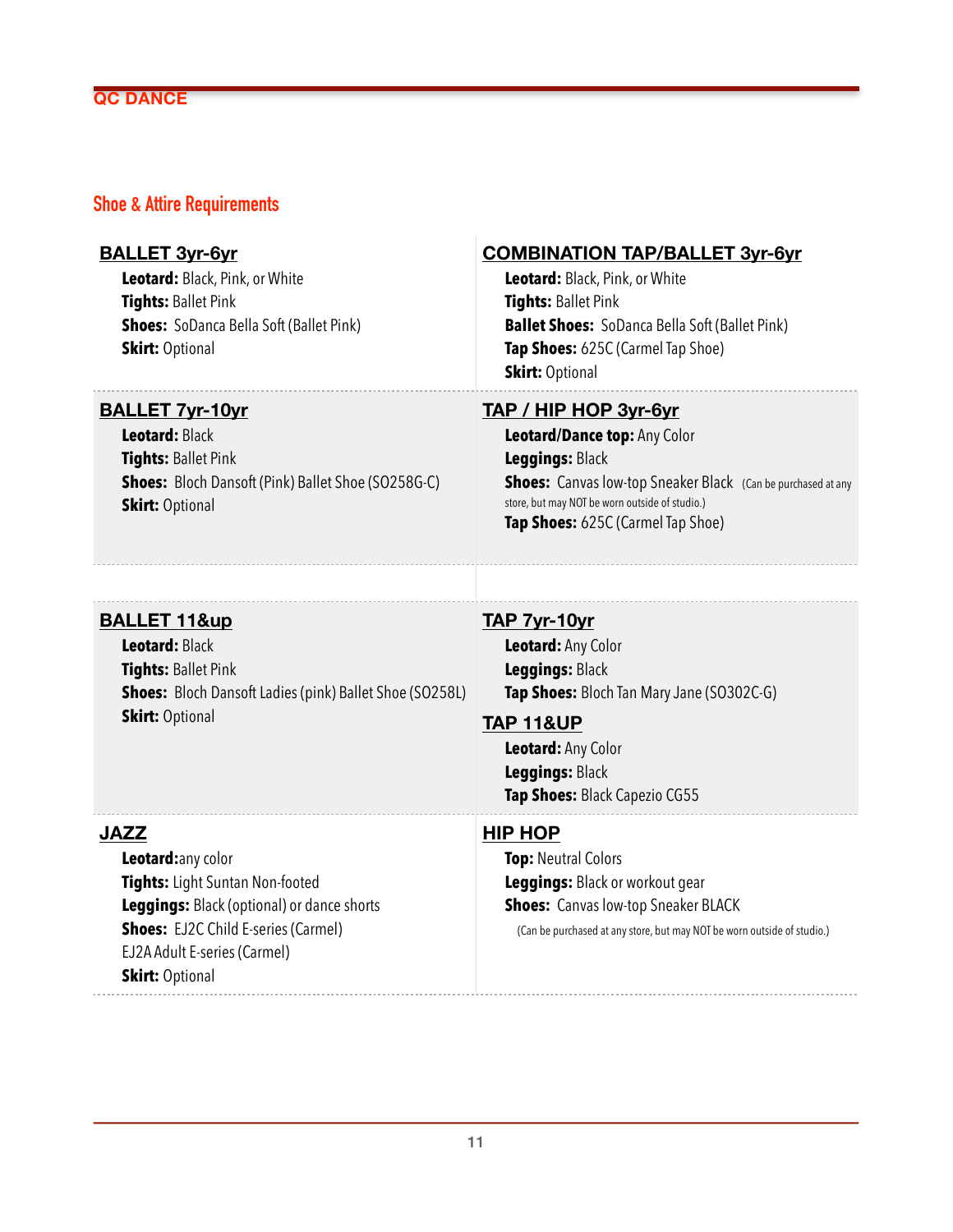#### **CONTEMPORARY / LYRICAL**

**Leotard:** Black **Tights:** Light Suntan Non-footed **Leggings:** Black (optional) or dance shorts **Shoes:** (Child) Capezio Turning Pointe 55 (H063C) TAN (Adult) Capezio Turning Pointe 55 (H063W) TAN

#### **ACRO-TUMBLE**

**Leotard:** Any Color **Tights:** None **Leggings:** Black (optional) **Shoes:** Tan Dance Paws (Balera B-10) (optional)

#### **COMPANY & COMPETITION**

**Info will be given personally.** 

#### **MUSICAL THEATRE / ACTING**

**Leotard:** Black **Tights:** Light Suntan (Weissman W900C) **Leggings:** Black (optional) **Shoes:** Tan (Balera B-80)

#### **BALLROOM PRE-TEEN**

**Dress:** Any color Child's Short Sleeve (Weissman D9392N is appropriate) **Tights:** Light Suntan, Pink, or White **Shoes:** Ballroom Sandal (1.5" heel or lower) TAN SATIN (Showtime Dance Shoes)

#### **BALLROOM 13 & Up**

**Top:** Solid Color or Pattern contour fit **Boys:** Long Black Slacks or exercise pants with Black or white nice shirt **Boy Shoe:** 7555 Black Leather (Showtime Dance Shoes) **Latin Skirt:** Up to 3" Above the knee **Ballroom Skirt:** 3" Below the knee to ankle length **Shoes:** Ballroom Sandal (1.5" heel or lower) TAN SATIN (Showtime Dance Shoe)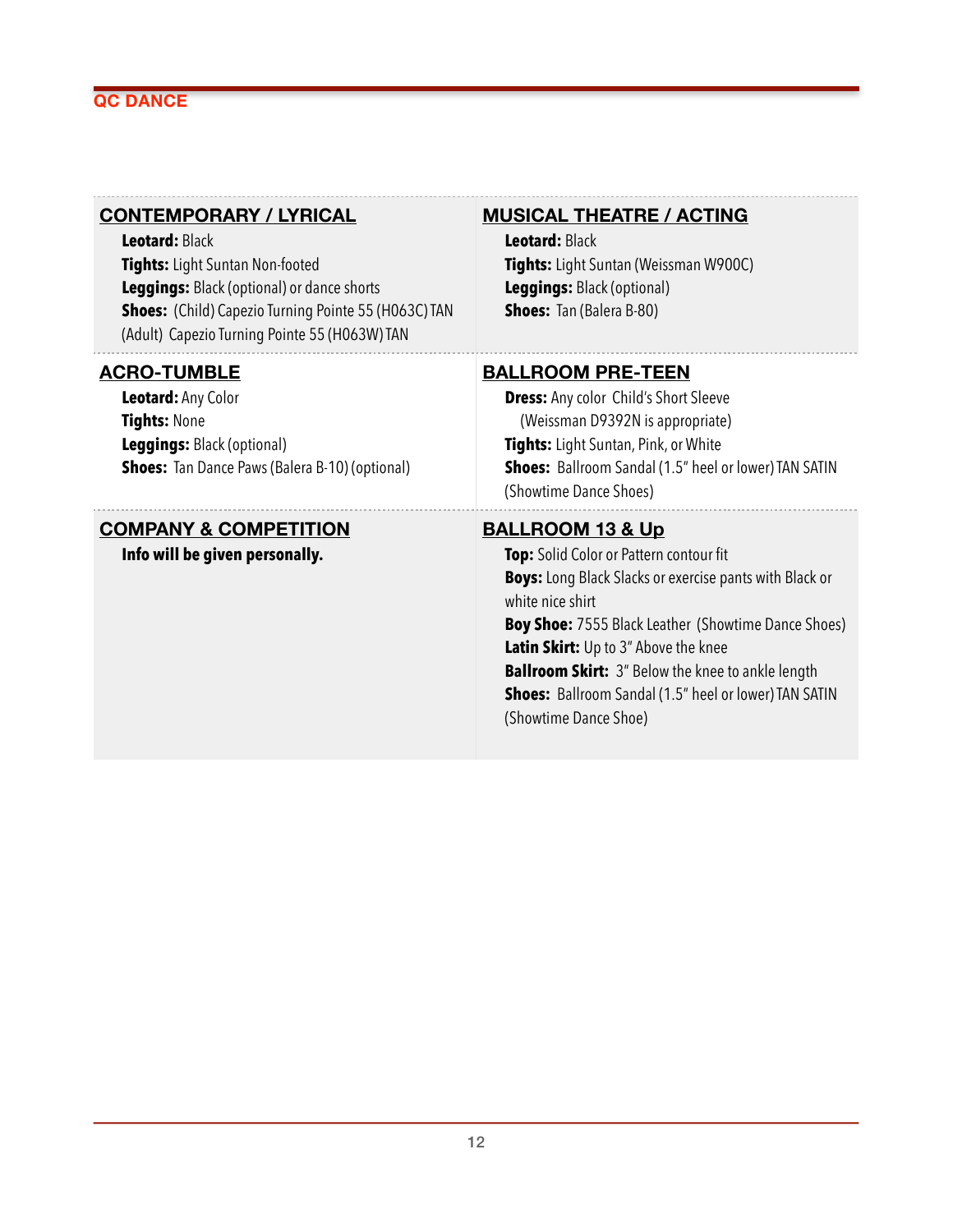# **POLICIES & PROCEDURES**

#### **Parental Agreements**

Parents must complete and sign a Policy Agreement prior to each academic year. This is normally completed at the time of registration.

# **Parents' Guide**

Upon registration, parents and/or students acknowledge that they have read and understand the policies, rules, and requirements contained in this Guide. This guide will be updated as necessary. Upon such updates, parents and/or students will be notified. Future versions and/or editions of this handbook supersede all previous editions. Any revisions to this handbook will be communicated to parents through the Parent Portal, and customers will be prompted for their signature of agreement.

# **Registration Fee**

An annual Registration Fee of \$65 per student / \$85 per family is payable at the time of registration either in person or on-line. All registration fee and tuition must be current prior to students attending their first class. Additionally, all on-line registration must be complete including acceptance by electronic signature of all studio policies, liability waivers, and release forms.

# **Accounts | Billing | Tuition**

All tuition and dance related fees, including but not limited to, registration fees, monthly tuition, costume deposits and balances and showcase/performance fee deposits and balance will be automatically charged to the credit/debit card provided in the Parent Portal. Parents are responsible for maintaining current credit card information through the Parent Portal. QC Dance instructors and staff members are not able to make any changes to a family's on-line payment information. The deadline each month for tuition fees and credit card information is the 10th of each month. On the 10th of the months, a \$10.00 late fee is added to tuition if the credit card on file was declined and payment information not updated. There is no additional tuition charge when there are 5 lessons in a month, and no discount when there are three.

**Tuition is based on the academic year and is based on the total number of hours a dancer is in class per month. There are no make-up classes for studio closings or Holidays. Student illness/absence will not affect tuition charges. Make-up classes for illness are available through special arrangement with the QC Dance office.**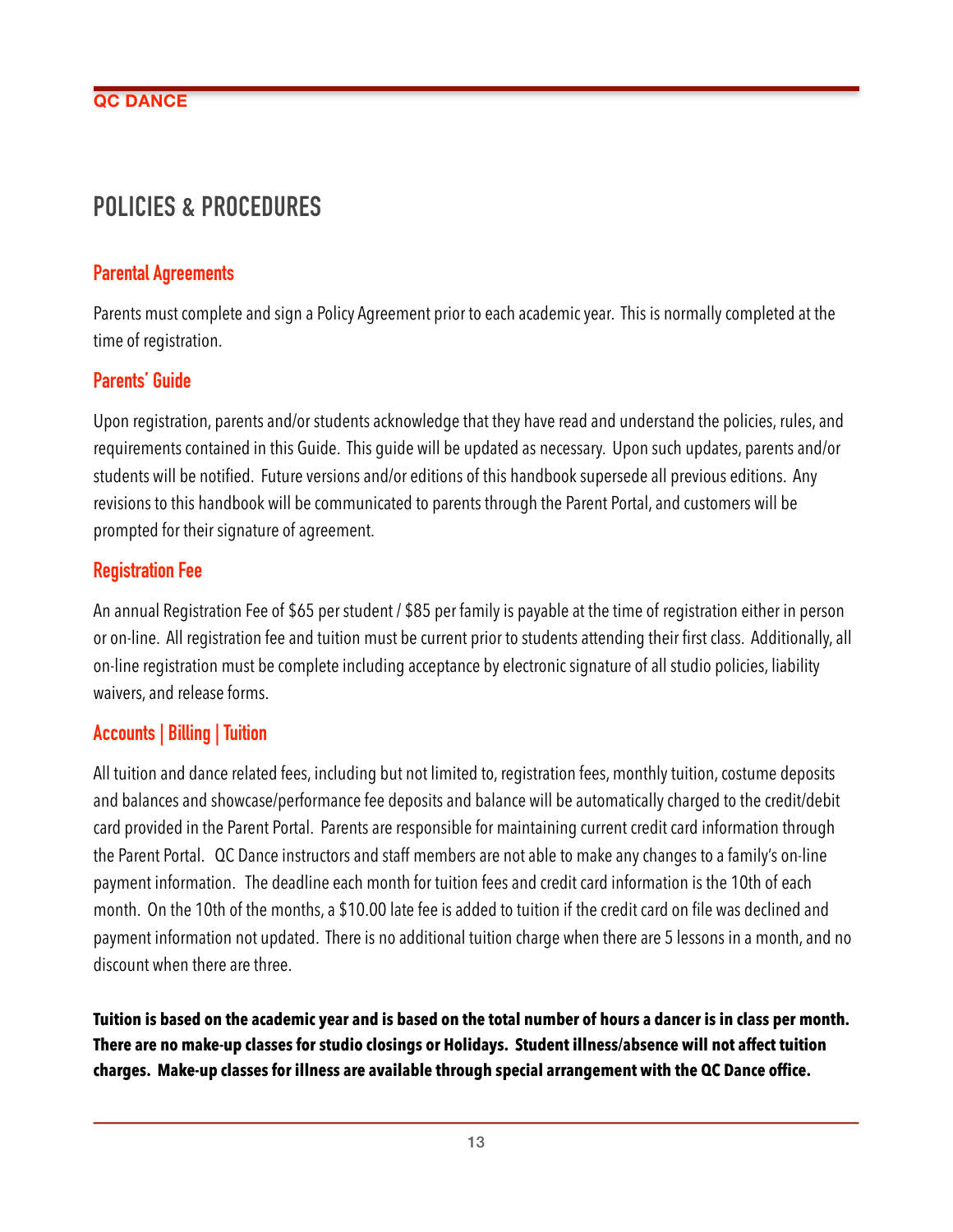# **Fee Schedule:**

Tuition- 1st or 3rd each month

October 1st-15th- \$50.00 Costume Deposit November 1st-15th- \$87.50 Showcase Deposit December- Tuition January- Costume Balance (Costume total amount range \$90.00-\$100.00) February- Showcase Balance March-June -TUITION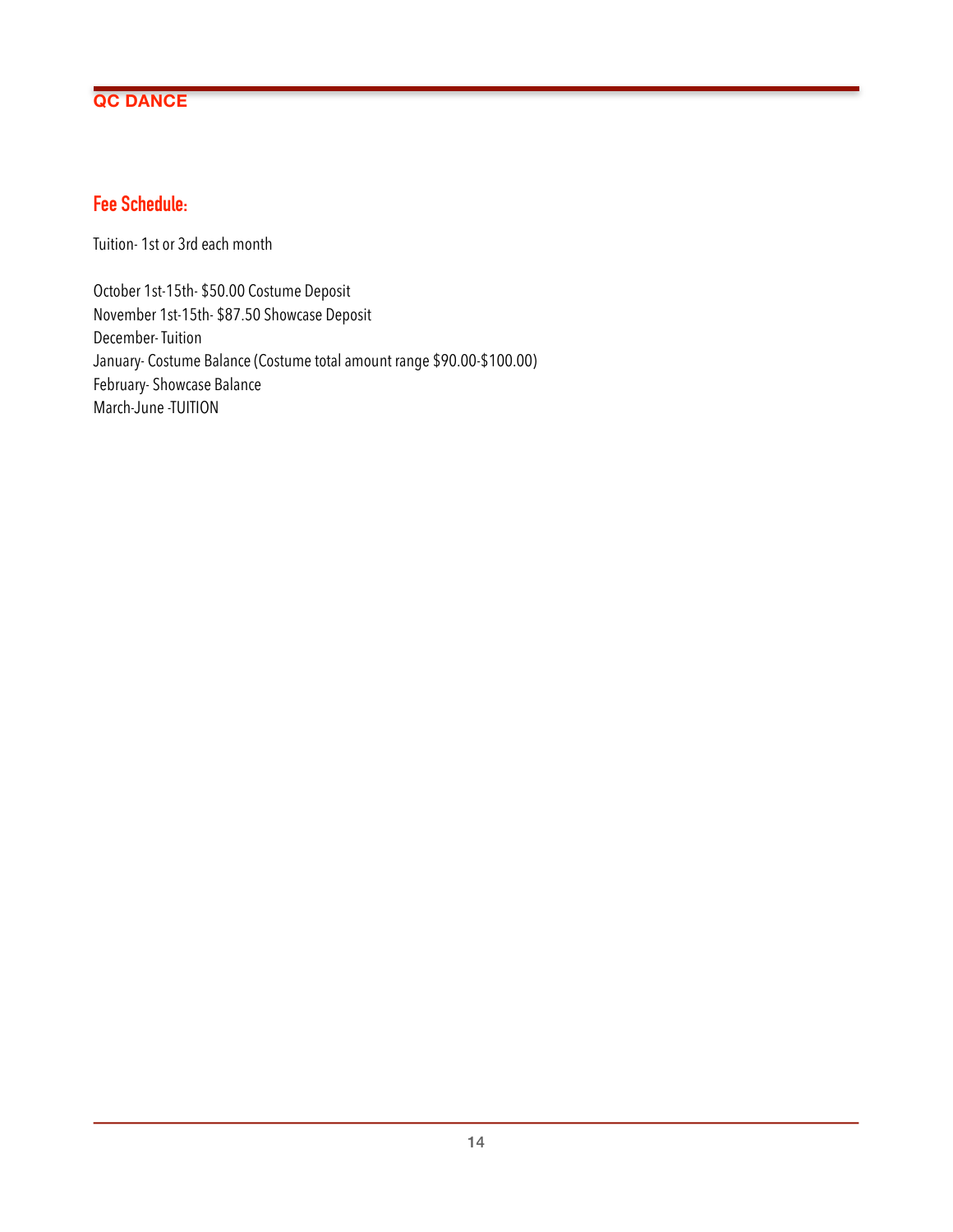# **Tuition Schedule**

| <b>Student Hours Per Wk</b> | <b>Tuition Per Month</b> | <b>Student Hours Per Wk</b> | <b>Tuition Per Month</b> |
|-----------------------------|--------------------------|-----------------------------|--------------------------|
| 0.75                        | \$75.00                  | 5                           | \$160.00                 |
| 1                           | \$80.00                  | 5.25                        | \$165.00                 |
| 1.25                        | \$85.00                  | 5.5                         | \$170.00                 |
| 1.5                         | \$90.00                  | 5.75                        | \$175.00                 |
| 1.75                        | \$95.00                  | 6                           | \$180.00                 |
| $\overline{2}$              | \$100.00                 | 6.25                        | \$185.00                 |
| 2.25                        | \$105.00                 | 6.5                         | \$190.00                 |
| 2.5                         | \$110.00                 | 6.75                        | \$195.00                 |
| 2.75                        | \$115.00                 | $\overline{7}$              | \$200.00                 |
| 3                           | \$120.00                 | 7.25                        | \$205.00                 |
| 3.25                        | \$125.00                 | 7.5                         | \$210.00                 |
| 3.5                         | \$130.00                 | 7.75                        | \$215.00                 |
| 3.75                        | \$135.00                 | 8                           | \$220.00                 |
| $\overline{4}$              | \$140.00                 | 8.25                        | \$225.00                 |
| 4.25                        | \$145.00                 | 8.5                         | \$230.00                 |
| 4.5                         | \$150.00                 | 8.75                        | \$235.00                 |
| 4.75                        | \$155.00                 | 9                           | \$240.00                 |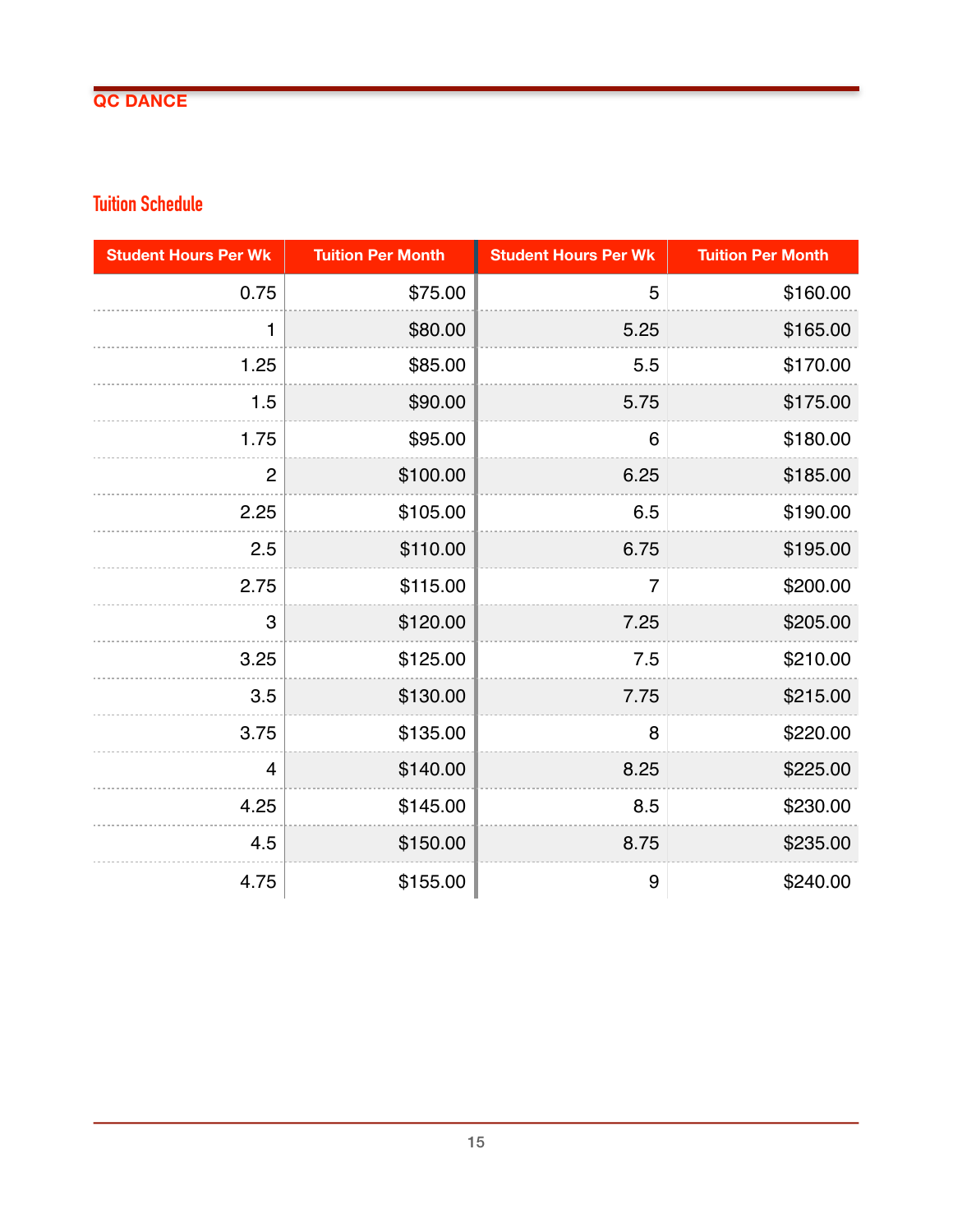#### **Costume and Showcase Fees**

Costume Fees will vary based on class and number of dances each performers is doing. It is necessary to order costumes six months prior to performance. Parents will be notified when performances are planned, and costume fees will be announced accordingly via the Parent Portal. Costume fees for performances are non-refundable. Showcase fees will be determined based on the venue selected, insurance required, labor, scenery, props, special effects, dancers' Showcase T-shirt, and other such costs. As these fees are determined, they will be announced and parents given the opportunity to select level of participation. It should be understood that Showcase fees can and will vary from student to student based on participation, number of costumes, and amount of time on-stage.

# **Returned (NSF) Checks and Bank Fees**

A \$35 service charge is applied if a check is returned for any reason. There is a 3% service charge for credit/debit cards used for payments at the studio.

#### **Image Release**

I hereby grant and authorize on behalf of myself and/or my child, Queen City Dance, LLC the right to take, edit, alter, copy, exhibit, publish, distribute and make use of any and all pictures or video taken of me or my child/children to be used in and/or for any lawful promotional materials including, but not limited to, newsletters, flyers, posters, brochures, advertisements, fundraising letters, annual reports, press kits and submissions to journalists, websites, social networking sites and other print and digital communications, without payment or any other consideration.

This authorization extends to all languages, media, formats and markets now known or later discovered.

This authorization shall continue indefinitely, unless I otherwise revoke this authorization in writing, or the minor(s) revokes this authorization in writing upon reaching majority age.

I waive any right that I or the minor(s) may have to inspect or approve any finished product in which the minor's likeness appears, including written or electronic copy.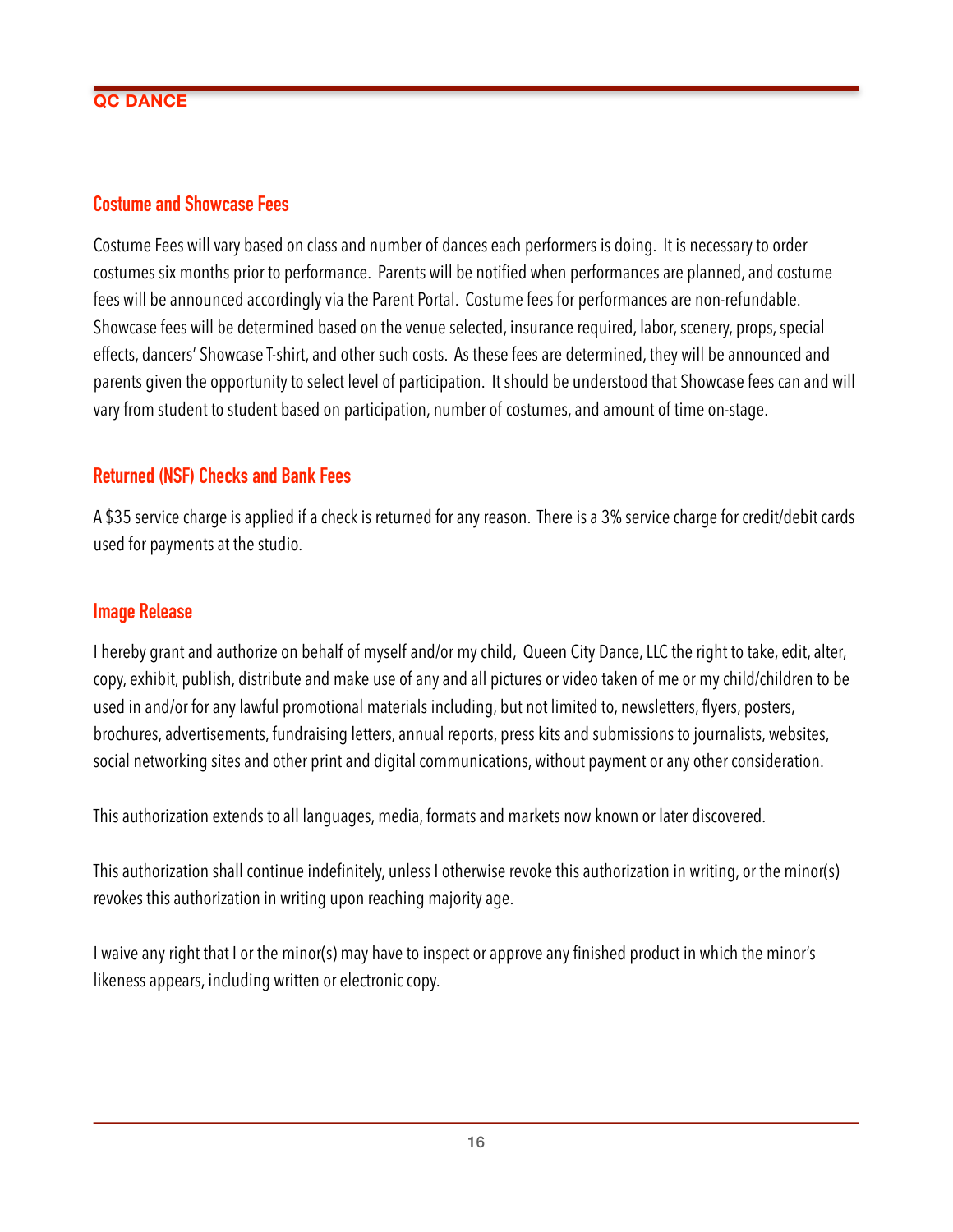I agree that the minor(s) has been compensated for this use of his/her likeness or has otherwise agreed to this release without being compensated. I waive any right to royalties or other compensation arising or related to the use of the photograph.

I understand and agree that these materials shall become the property of Queen City Dance, LLC and will not be returned.

I hereby hold harmless and release Queen City Dance, LLC from all liability, petitions, and causes of action which I, my heirs, representative, executors, administrators, or any other persons may make while acting on my behalf or on behalf of my estate and the minor(s) estate(s).

I warrant that I am of full age and have every right to contract for the minor(s) in this regard. I state further that I have read the above authorization, release, and agreement, prior to its execution, and that I am fully familiar with its contents.

I warrant that by allowing my child to participate in activities at Queen City Dance, this release shall be binding upon the minor(s) and me, and our respective heirs, legal representatives, and assigns.

#### **Liability Release**

IN CONSIDERATION OF the risk of injury that exists while participating in DANCE, BALLROOM, FITNESS, ACRO-TUMBLING INSTRUCTION (hereinafter the "Activity"); and IN CONSIDERATION OF my desire to participate in said Activity and being given the right to participate in same; I HEREBY, for myself, my heirs, executors, administrators, assigns, or personal representatives (hereinafter collectively, "Releasor," "I" or "me", which terms shall also include Releasor's parents or guardian if Releasor is under 18 years of age), knowingly and voluntarily enter into this WAIVER AND RELEASE OF LIABILITY and hereby waive any and all rights, claims or causes of action of any kind arising out of my participation in the Activity; and I HEREBY release and forever discharge QUEEN CITY DANCE, LLC, located at 8514 Park Rd, Charlotte, North Carolina 28210, their affiliates, managers, members, agents, attorneys, staff, volunteers, heirs, representatives, predecessors, successors and assigns (collectively "Releasees"), from any physical or psychological injury that I may suffer as a direct result of my participation in the aforementioned Activity.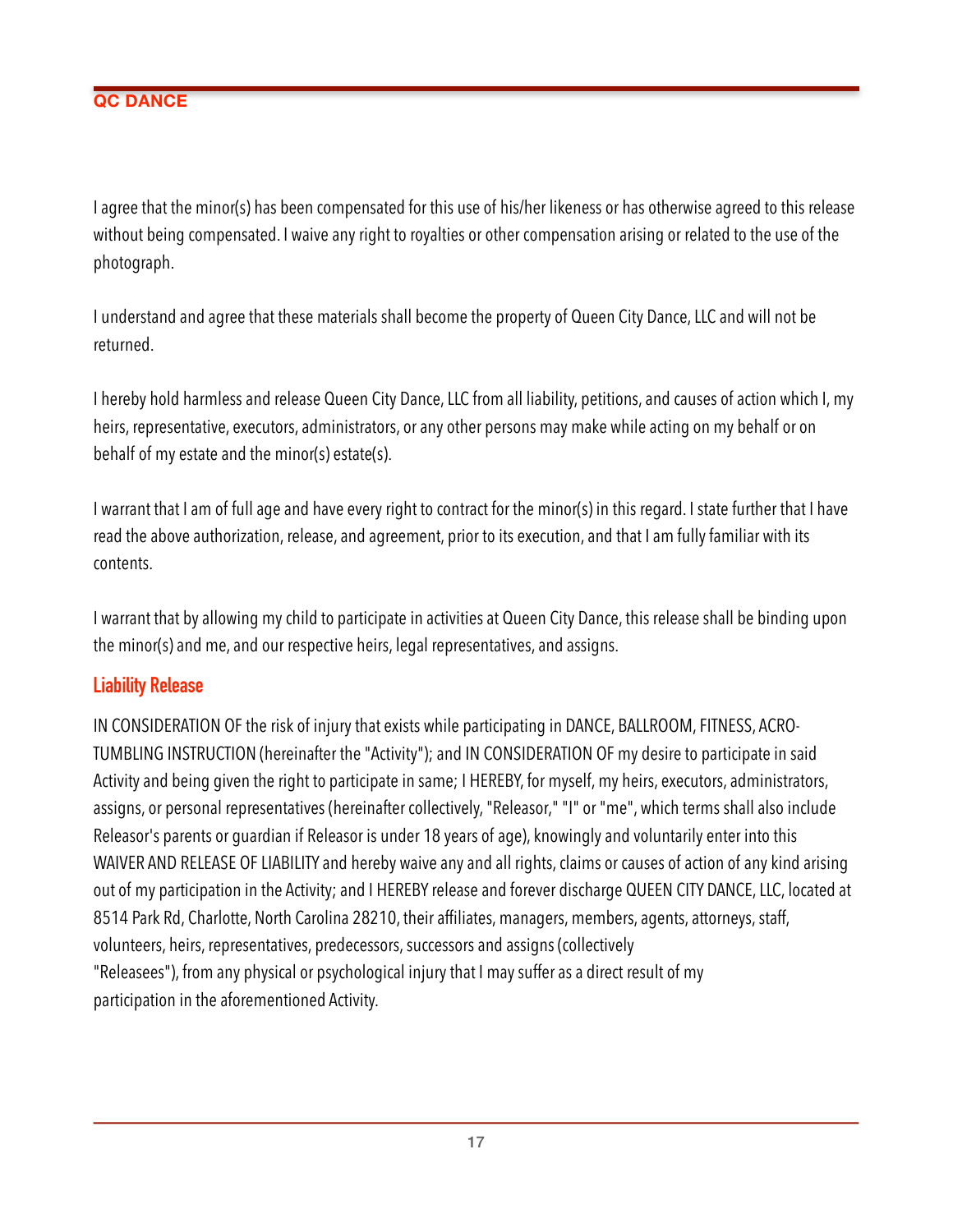I AM VOLUNTARILY PARTICIPATING IN THE AFOREMENTIONED ACTIVITY AND I AM PARTICIPATING IN THE ACTIVITY ENTIRELY AT MY OWN RISK. I AM AWARE OF THE RISKS ASSOCIATED WITH PARTICIPATING IN THIS ACTIVITY, WHICH MAY INCLUDE, BUT ARE NOT LIMITED TO: PHYSICAL OR PSYCHOLOGICAL INJURY, PAIN, SUFFERING, COVID-19 AND/OR OTHER ILLNESS, DISFIGUREMENT, TEMPORARY OR PERMANENT DISABILITY (INCLUDING PARALYSIS), ECONOMIC OR EMOTIONAL LOSS, AND DEATH. I UNDERSTAND THAT THESE INJURIES OR OUTCOMES MAY ARISE FROM MY OWN OR OTHERS' NEGLIGENCE, CONDITIONS RELATED TO TRAVEL TO AND FROM THE ACTIVITY, OR FROM CONDITIONS AT THE ACTIVITY LOCATION(S). NONETHELESS, I ASSUME ALL RELATED RISKS, BOTH KNOWN AND UNKNOWN TO ME, OF MY PARTICIPATION IN THIS ACTIVITY. I FURTHER AGREE to indemnify, defend and hold harmless the Releasees against any and all claims, suits or actions of any kind whatsoever for liability, damages, compensation or otherwise brought by me or anyone on my behalf, including attorney's fees and any related costs.

I FURTHER ACKNOWLEDGE that Releasees are not responsible for errors, omissions, acts or failures to act of any party or entity conducting a specific event or activity on behalf of Releasees. In the event that I should require medical care or treatment, I authorize Queen City Dance, LLC to provide all emergency medical care deemed necessary, including but not limited to, first aid, CPR, the use of AEDs, emergency medical transport, and sharing of medical information with medical personnel. I further agree to assume all costs involved and agree to be financially responsible for any costs incurred as a result of such treatment. I am aware and understand that I should carry my own health insurance.

I FURTHER ACKNOWLEDGE that this Activity may involve a test of a person's physical and mental limits and may carry with it the potential for death, serious injury, and property loss. I agree not to participate in the Activity unless I am medically able and properly trained, and I agree to abide by the decision of the Queen City Dance, LLC official or agent, regarding my approval to participate in the Activity.

I HEREBY ACKNOWLEDGE THAT I HAVE CAREFULLY READ THIS "WAIVER AND RELEASE" AND FULLY UNDERSTAND THAT IT IS A RELEASE OF LIABILITY. I EXPRESSLY AGREE TO RELEASE AND DISCHARGE Queen City Dance, LLC AND ALL OF ITS AFFILIATES, MANAGERS, MEMBERS, AGENTS, ATTORNEYS, STAFF, VOLUNTEERS, HEIRS, REPRESENTATIVES, PREDECESSORS, SUCCESSORS AND ASSIGNS, FROM ANY AND ALL CLAIMS OR CAUSES OF ACTION AND I AGREE TO VOLUNTARILY GIVE UP OR WAIVE ANY RIGHT THAT I OTHERWISE HAVE TO BRING A LEGAL ACTION AGAINST Queen City Dance, LLC FOR PERSONAL INJURY OR PROPERTY DAMAGE. To the extent that statute or case law does not prohibit releases for ordinary negligence, this release is also for such negligence on the part of Queen City Dance, LLC, its agents, and employees.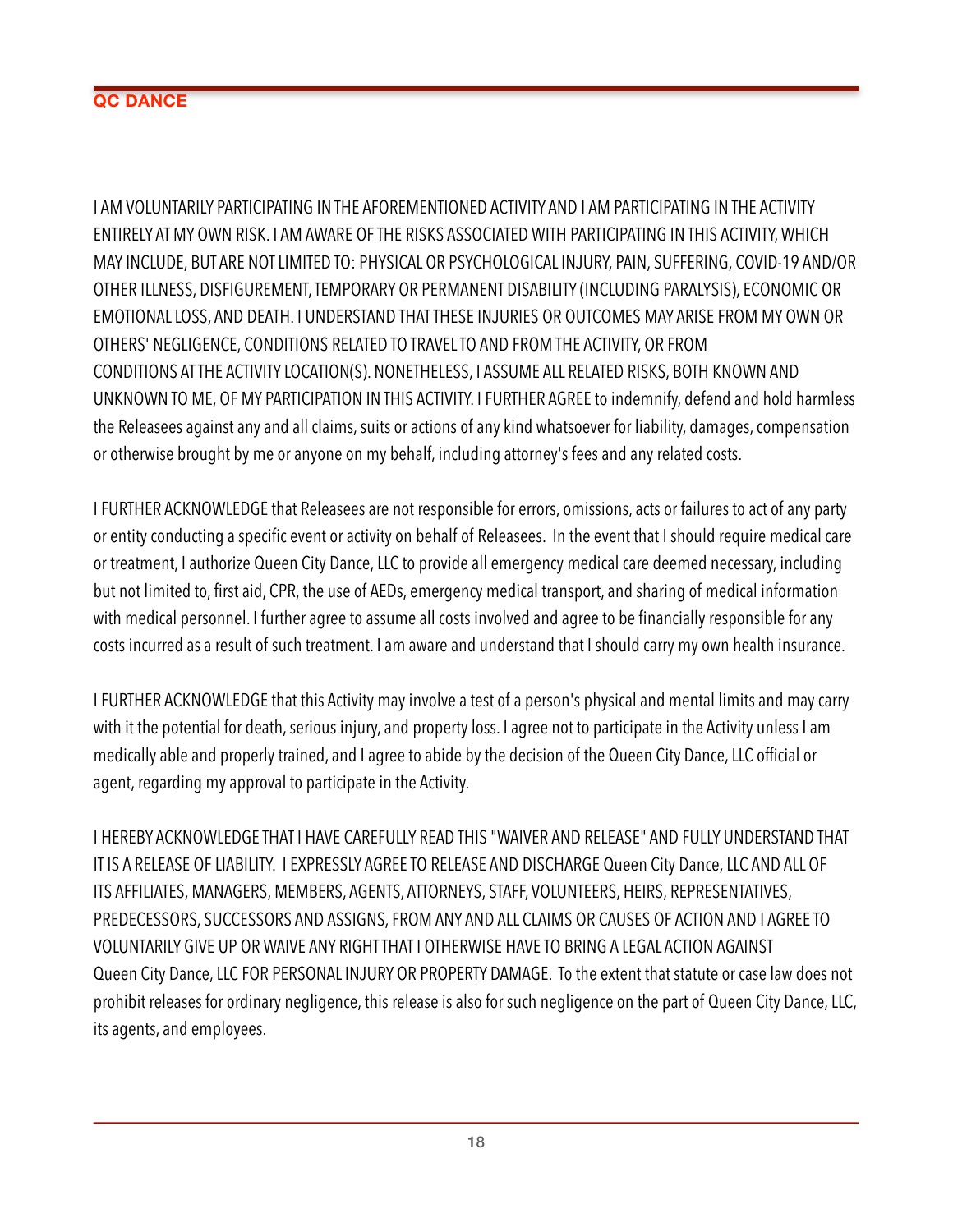I agree that this Release shall be governed for all purposes by North Carolina law, without regard to any conflict of law principles. This Release supersedes any and all previous oral or written promises or other agreements. In the event that any damage to equipment or facilities occurs as a result of my or my family's or my agent's willful actions, neglect or recklessness, I acknowledge and agree to be held liable for any and all costs associated with any such actions of neglect or recklessness.

# THIS WAIVER AND RELEASE OF LIABILITY SHALL REMAIN IN EFFECT FOR THE DURATION OF MY PARTICIPATION IN THE ACTIVITY, DURING THIS INITIAL AND ALL SUBSEQUENT EVENTS OF PARTICIPATION.

THIS AGREEMENT was entered into at arm's-length, without duress or coercion, and is to be interpreted as an agreement between two parties of equal bargaining strength. Both Participant and Queen City Dance, LLC agree that this agreement is clear and unambiguous as to its terms, and that no other evidence shall be used or admitted to alter or explain the terms of this agreement, but that it will be interpreted based on the language in accordance with the purposes for which it is entered into.

In the event that any provision contained within this Release of Liability shall be deemed to be severable or invalid, or if any term, condition, phrase or portion of this agreement shall be determined to be unlawful or otherwise unenforceable, the remainder of this agreement shall remain in full force and effect. If a court should find that any provision of this agreement to be invalid or unenforceable, but that by limiting said provision it would become valid and enforceable, then said provision shall be deemed to be written, construed and enforced as so limited. I AFFIRM THAT I AM OF THE AGE OF 18 YEARS OR OLDER, AND THAT I AM FREELY ENTERING THIS AGREEMENT BY MY PARTICIPATION IN THE ACTIVITIES MENTIONED ABOVE. I CERTIFY THAT I HAVE READ THIS AGREEMENT, THAT I FULLY UNDERSTAND ITS CONTENT AND THAT THIS RELEASE CANNOT BE MODIFIED ORALLY. I AM AWARE THAT THIS IS A RELEASE OF LIABILITY AND A CONTRACT AND THAT I AM ENTERING INTO IT OF MY OWN FREE WILL WITH MY PARTICIPATION AND DIGITAL SIGNATURE.

# PARENT / GUARDIAN WAIVER FOR MINORS

In the event that the participant is under the age of consent (18 years of age), then I HEREBY CERTIFY that I am the parent or guardian of the participant, and do hereby give my consent without reservation to the foregoing on behalf of my child.